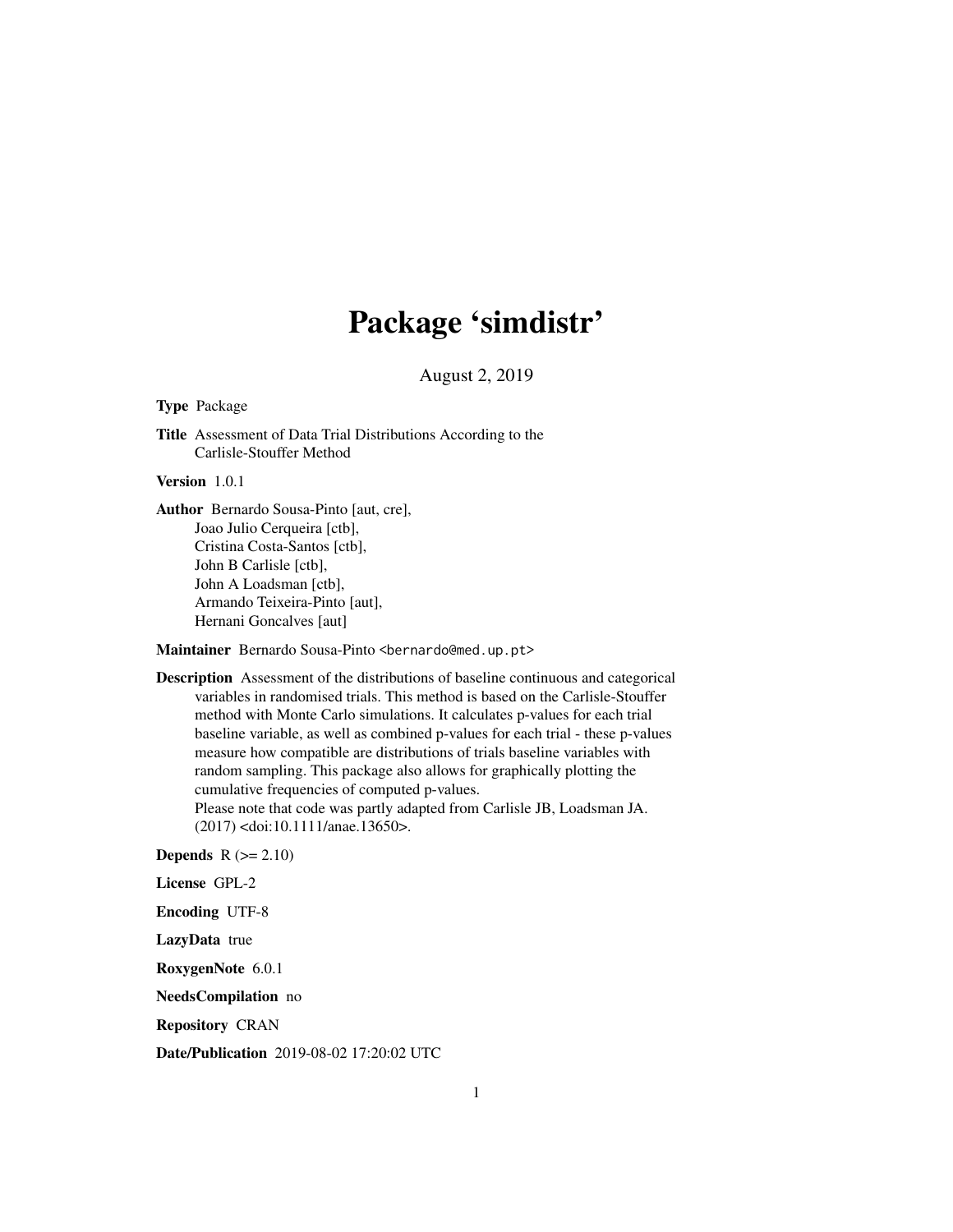### <span id="page-1-0"></span>R topics documented:

```
example_trials . . . . . . . . . . . . . . . . . . . . . . . . . . . . . . . . . . . . . . . . 2
sim_distr . . . . . . . . . . . . . . . . . . . . . . . . . . . . . . . . . . . . . . . . . . 3
```
#### **Index** [6](#page-5-0) **6**

example\_trials *Data of baseline variables of seven randomised trials.*

#### **Description**

A dataset containing baseline variables' data from seven randomised trials authored by Yuhji Saitoh and tested by Carlisle JB and Loadsman JA (Anaesthesia 2017; Appendix S2 references number 1, 2, 4, 5, 7, 9 and 14). Results obtained with this example can be compared with results in the Table 1 of Carlisle JB and Loadsman JA. Small differences are to be expected, as p-values are obtained by means of simulations. For the sake of a faster testing, the example sets the number of simulations at 100. However, we recommend at least 5000 simulations to be performed in order to obtain more accurate results.

#### Usage

```
data(example_trials)
```
#### Format

A data frame with 93 rows and 9 variables:

- 1. trial trial identification number;
- 2. variable variable identification number;
- 3. group group of participants identification number;
- 4. participants number of participants;
- 5. mean reported mean or proportion;
- 6. sd reported standard-deviation (for continuous variables only);
- 7. decimals number of decimal places to which the corresponding mean or proportion was reported;
- 8. type type of variable. 1 indicates a continuous variable; 2 indicates a categorical variable;
- 9. name name of the randomised trial (first author name and publication year) to which data concern.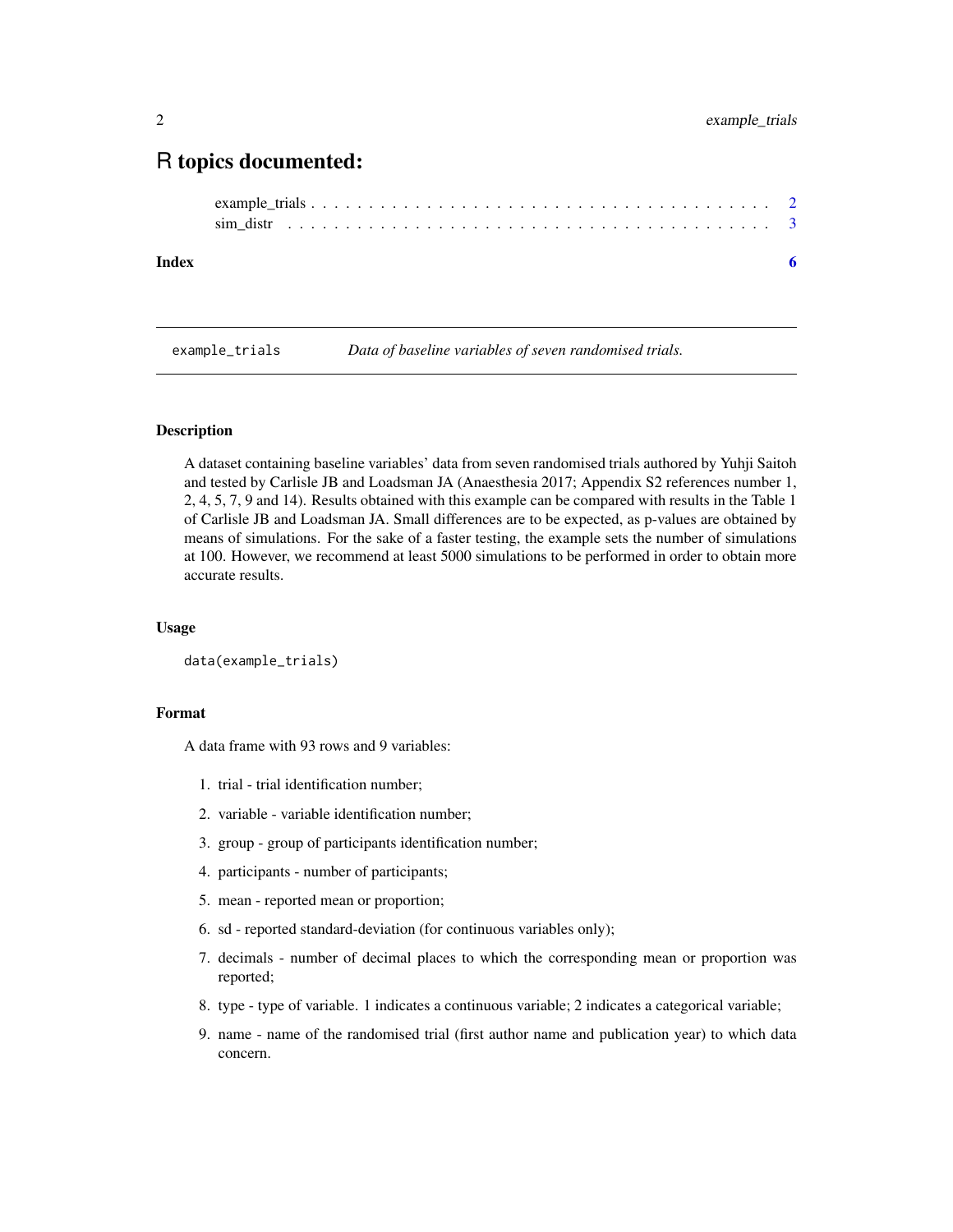#### <span id="page-2-0"></span>sim\_distr

#### Source

Data was retrieved from the following trials authored by Yuhji Saitoh:

- 1. Saitoh Y, Toyooka H, Amaha K. Recoveries of post-tetanic twitch and train-of-four responses after administration of vecuronium with different inhalation anaesthetics and neuroleptanaesthesia. British Journal of Anaesthesia 1993; 70 402-4.
- 2. Saitoh Y, Toyooka H, Amaha K. Post-tetanic burst: a new monitoring method for intense neuromuscular block. British Journal of Anaesthesia 1995; 74: 293-5.
- 3. Saitoh Y, Fujii Y, Toyooka H, Amaha K. Post-tetanic burst count: a stimulating pattern for profound neuromuscular blockade. Canadian Journal of Anesthesia 1995; 42: 1096-1100.
- 4. Saitoh Y, Tanaka H, Toyooka H, Amaha K. Recovery of post-tetanic and train-of-four responses at the first dorsal interosseous an adductor pollicis muscles in patients receiving vecuronium. Canadian Journal of Anesthesia 1996; 43: 362-7.
- 5. Saitoh Y, Nakazawa K, Makita K, Tanaka H, Toyooka H. Evaluation of residual neuromuscular blockade using modified double burst stimulation. Acta Anaesthesiologica Scandinavica 1997; 41: 741-5.
- 6. Saitoh Y, Nakazawa K, Makita K, Tanaka H, Toyooka H. Visual evaluation of train-of-four and double burst stimulation, fade at various currents, using a rubber band. European Journal of Anaesthesiology 1997; 14: 327-32.
- 7. Saitoh Y, Narumi Y, Fujii Y, Ueki M, Makita K. Electromyographic assessment of neuromuscular block at the gastrocnemius muscle. British Journal of Anaesthesia 1999; 82: 329-32. Retraction in: British Journal of Anaesthesia 2013; 110: 669.

#### Examples

sim\_distr(100,example\_trials,TRUE)

sim\_distr *Assessment of Data Trial Distributions According to the Carlisle-Stouffer Method*

#### **Description**

Assessment of the distributions of baseline continuous and categorical variables in randomised trials, assuming normal distributions for the former and binomial distributions for the latter. The method used is based on the Carlisle-Stouffer method with Monte Carlo simulations. It calculates p-values for each trial baseline variable, as well as combined p-values for each trial - these p-values measure how compatible are distributions of trials baseline variables with random sampling. This package also allows for graphically plotting the cumulative frequencies of obtained p-values.

#### Usage

sim\_distr(m, dataframe, plot\_flag)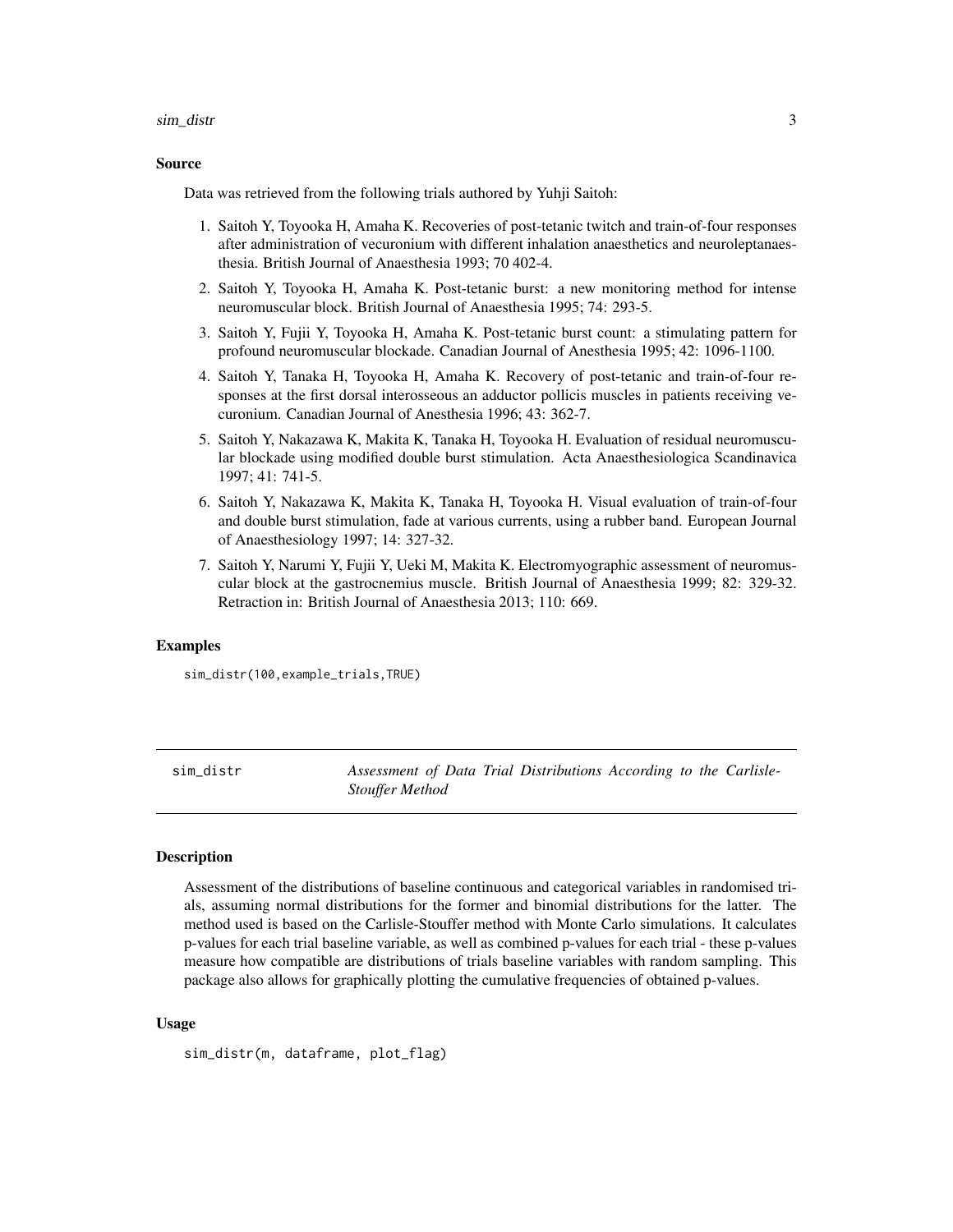#### **Arguments**

|           | An integer specifying the number of Monte Carlo simulations to be run.                                                       |
|-----------|------------------------------------------------------------------------------------------------------------------------------|
| dataframe | A data frame with 9 columns with order and content as specified in the "Details"<br>section.                                 |
| plot_flag | A logical indicating whether cumulative frequencies of p-values are to be plotted<br>in a graph; if TRUE a plot is provided. |

#### Value

- 1. A dataframe with p-values for each variable in each assessed trial each trial is displayed in a different row. For each trial, each variable ("V") is displayed in a different column; variables are listed in the same order they are presented in the original dataframe.
- 2. A dataframe with combined (overall) p-values for each assessed trial each trial is displayed in a different row.
- 3. A graph plotting the cumulative frequency of obtained variable p-values (optional).

#### Details

The dataframe must necessarily have 9 columns with the following order and content:

- 1. Trial number: An integer that sequentially identifies the randomised trial from which data concern. Therefore, all rows with data from the first randomised trial should be identified with the number 1 in this first column, data from the second trial should be identified with number 2, etc.
- 2. Variable number for each trial: An integer that sequentially identifies the different variables assessed within each trial. Therefore, for each trial, all rows with data from the first reported variable should be identified with the number 1, data from the second variable should be identified with number 2, etc.
- 3. Group: An integer that sequentially identifies the different groups of participants for which each variable was assessed.
- 4. Number of participants: An integer corresponding to the number of assessed individuals in each group.
- 5. Reported mean value (continuous variables) or proportion (categorical variables): A number with the reported result (mean or proportion) obtained for the corresponding variable in each group. Proportions must NOT be presented as percentages.
- 6. Reported standard-deviation: A number with the reported standard-deviation obtained for the corresponding variable in each group. This column only concerns continuous variables, and should be left blank for categorical variables.
- 7. Number of decimal places: An integer that indicates the number of decimal places to which the corresponding mean or proportion was reported (e.g., 1 for "2.5").
- 8. Variable type: 1 for continuous variables; 2 for categorical variables.
- 9. Name: A character sequence (e.g., with author name and publication year) that names the randomised trial from which data concern.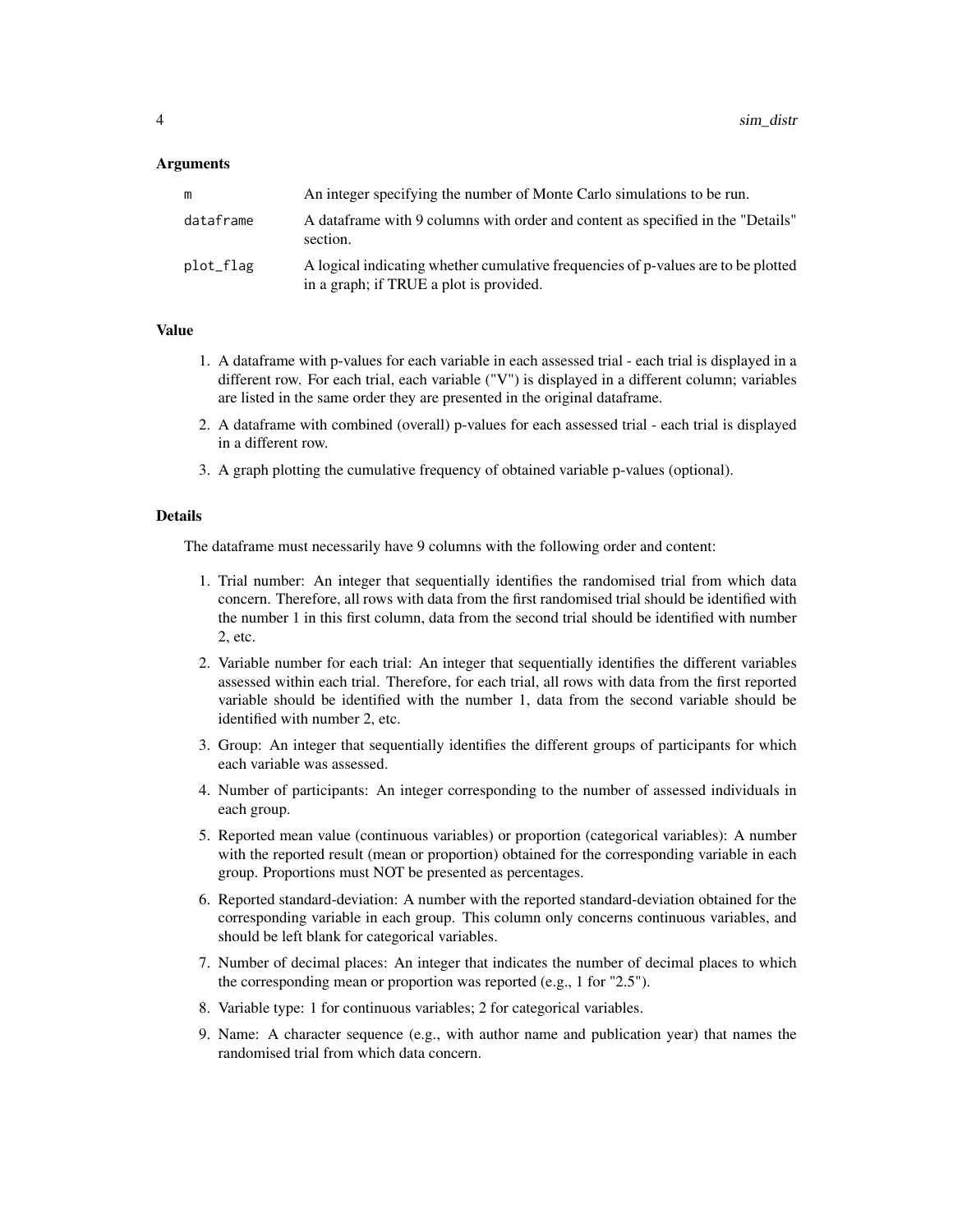#### sim\_distr

The example dataframe - example\_trials - provides a model regarding the required organisation and content of the dataframe. For the sake of a faster testing, the example sets the number of simulations at 100. However, we recommend at least 5000 simulations to be performed in order to obtain more accurate results.

#### Source

The code for computing p-values for continuous variables is an adaptation of the code provided in AppendixS1 of Carlisle JB and Loadsman JA, 2017, Anaesthesia.

#### References

- 1. Carlisle JB, Loadsman JA. Evidence for non-random sampling in randomised, controlled trials by Yuhji Saitoh. Anaesthesia 2017;72:17-27
- 2. Carlisle JB, Dexter F, Pandit JJ, Shafer SL, Yentis SM. Calculating the probability of random sampling for continuous variables in submitted or published randomised controlled trials. Anaesthesia 2015;70:848-858

#### Examples

sim\_distr(100,example\_trials, TRUE)